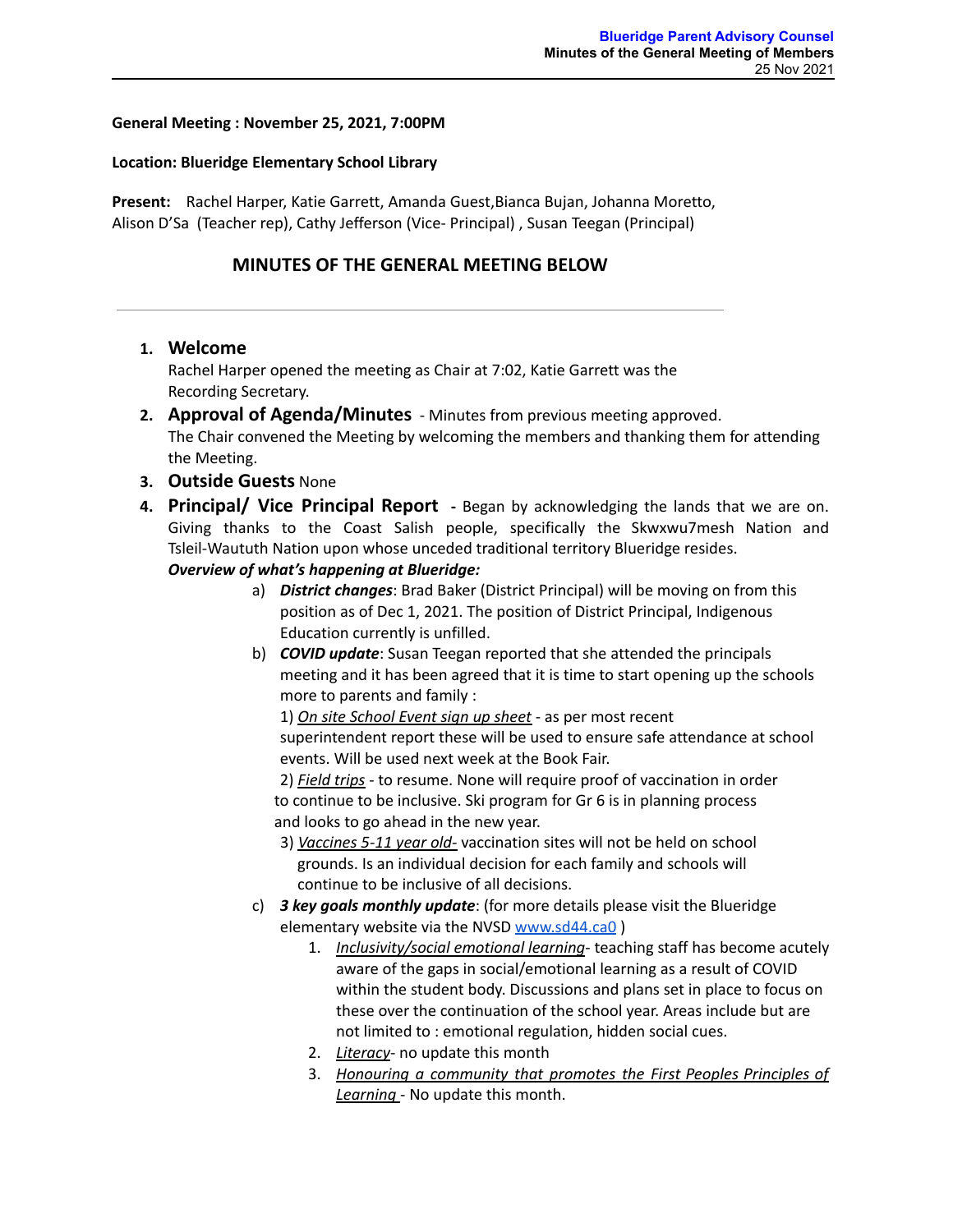d) *Music* - Alison D'Sa attended this months meeting to introduce herself and express thanks for the support in her initiative to make the music room a beautiful, organized and accessible place for all the students. Thanks to funding from the BPAC , she has been able to purchase shelving, decorations and equipment to

further her vision. Stay tuned for great things. Unfortunately there will be no December concert but the children will performing Christmas Carols within the school to celebrate the season.

> f) *Tech Plan*- a request to top up the current library of Ipads sent to BPAC chair. A request of ideally 10 but minimum 5 ipads to account for class sizes.

Cost estimates (before tax): Ipads \$3940.00 Covers \$250.00

# Total: **\$4190.00**

# **Action: to be presented at next BPAC meeting and voted on. Add to agenda for January meeting**

g) **BPAC Parent Resource Library:** located at the front of the school library. Currently includes books on parenting, social emotional learning etc but needs to be built up and brought back to life. No sign out process as of yet but will be developed. Maryn Quarless would be teaching staff point person.

**Action: to be discussed at next BPAC/Exec meeting. Books need to be inventoried and presented to the school parent community via BPAC website , bulletin etc. Going forward from there may need a point person to cont to build library.**

# **5. Review and Discuss:**

- a. **Treasurer's report** See appendix A below**.** Asterix denote spending details for respective columns.
- b. *Current Fundraisers*:
- *Neufelds:* Raised approx \$1100.
- Purdy's: closes this Sat Nov 27, 2021. Pickup Dec 5th. Details to follow.
- *Tree Chip/Bottle Drive :* Jan 2 (both events) Lots of volunteers for the tree chip portion, Rachel looking into whether a certification is required to run chipper. Decision made not to pick up trees this year from houses. Those wanting their trees chipped will have to get trees to the parking lot on their own. Bottle Drive is a Grade 5 event. Both BPAC and school will send out reminders in bulletins to safe your bottle over the upcoming holiday season.
- *c. Upcoming Fundraisers/Events*
- *Moja Coffee (Gr. 2*)- details to follow
- *Parent Socia*l Burger and Beer night. looks promising for late Jan/Feb. Seymours Pub location. Will have to abide by facilities COVID rules and regulations. More details to follow
- *Golf event* Possibly at Northwoods. Late spring.Still in early stages of planning but also looks promising. Communication with venues has commenced. More details to come.

## *d. Current Business*

*- Parking and Safety* - This *remains* a major safety concern, despite police presence over the last few weeks. Johanna Moretto attended on behalf of concerned parents and raised 3 primary issues: parents parking in teachers lots, excessive speed at which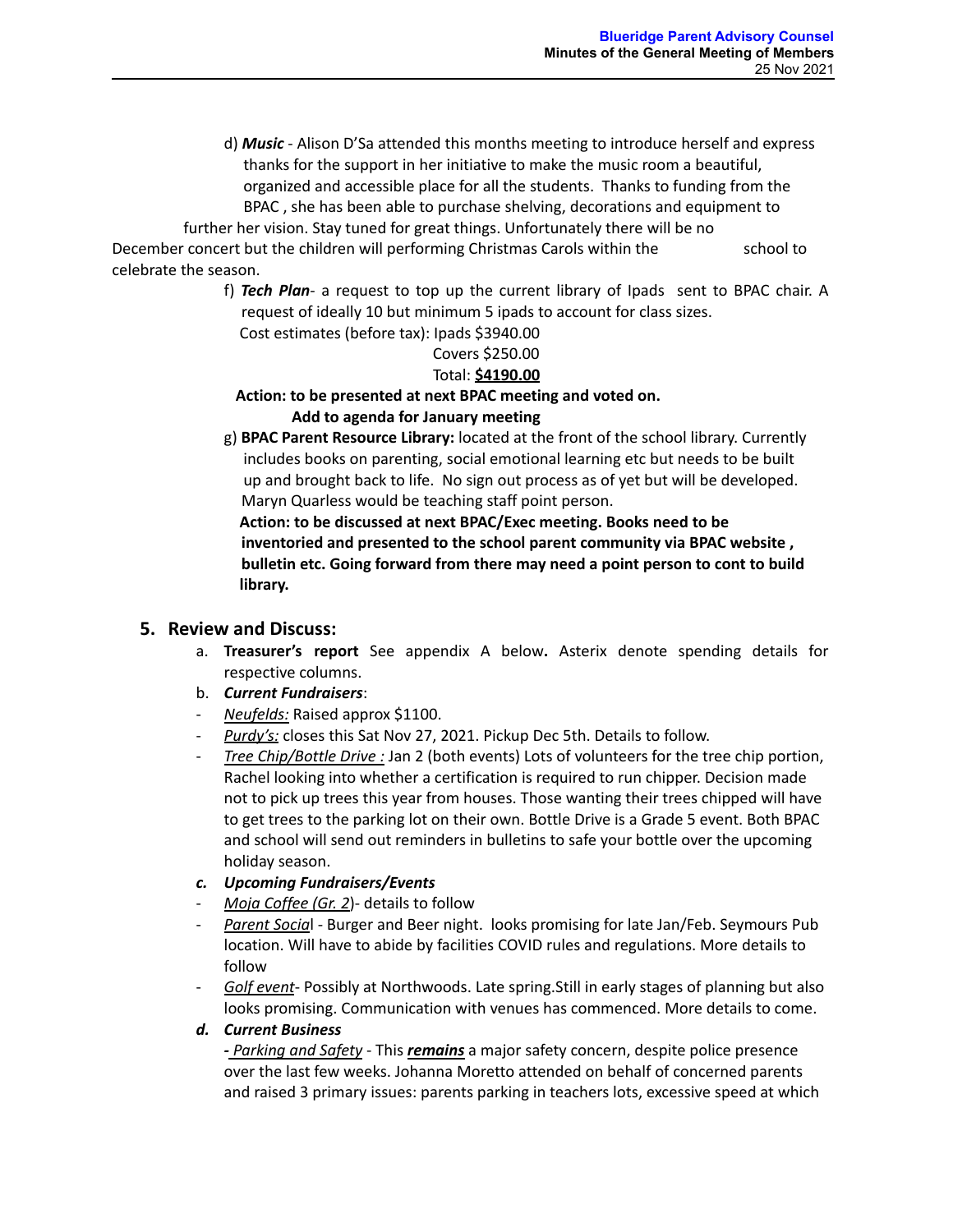some cars are entering and exiting school property and surrounding streets, and continued parking on the north side of Bronte. In addition: issue of cars quickly pulling into and backing out of driveways on Bronte during high traffic times and cars continuing to stop and drop off in the upper roundabout despite explicit signage also brought up. Discussion ensued as to how to navigate this tricky situation. **Action: BPAC to provide more signage to be displayed in the roundabout to prevent stopping, cones and parking barricade to be placed in appropriate areas to encourage proper usage of lot and decrease blockage of exit of roundabout, teaching staff to continue to educate and enable students to remind parents of these safety concerns and come up with new ways to enforce them in a positive and creative manner. To revisit monthly until this is no longer a problem.**

**To borrow from the Minutes of Sept 2019 - Follow our Children's lead - DON'T PARK IN UNALLOCATED AREAS.**

## **8. Call for other business (time permitting)**

With no further questions or comments the members concluded discussion. Mrs. Teegan and Ms. D'Sa invited attendees to visit the Music room.

### **9. Adjournment of Meeting**

Upon motion duly made by the Chair and seconded, IT WAS RESOLVED that the meeting concluded at 8:10pm and there be no further business brought before the meeting. Next meeting date and time to be set at a further date.

**CHAIR RECORDING SECRETARY**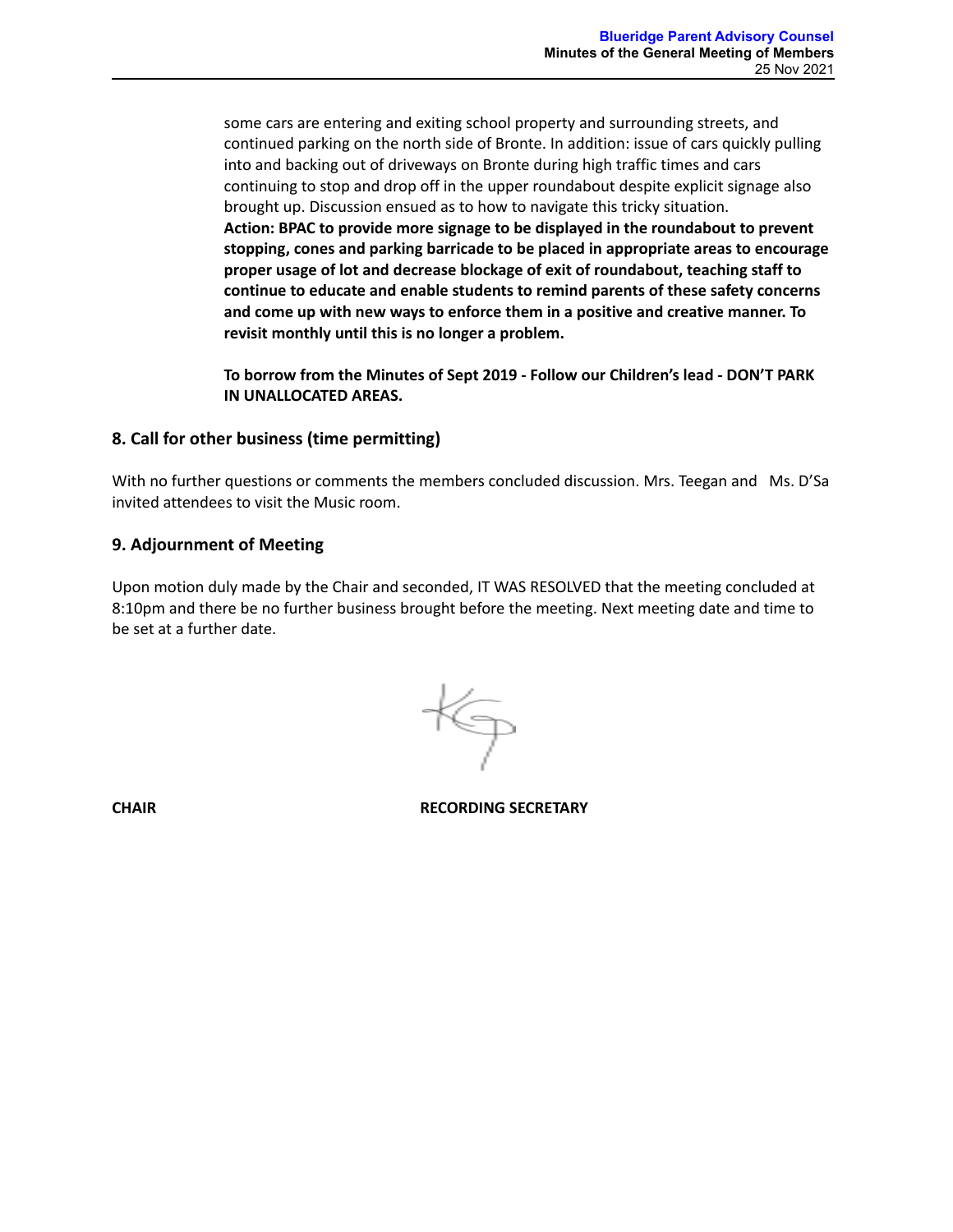# **Appendix A - Treasurer's report**

| <b>Blueridge Parent Advisory</b> |                                          |                                        |                                      |  |
|----------------------------------|------------------------------------------|----------------------------------------|--------------------------------------|--|
| Council                          |                                          | Date Range: 2021-09-01 to 2021-10-31   | <b>Profit and Loss</b>               |  |
| <b>ACCOUNTS</b>                  |                                          | Sep 01, 2021 to Oct 31, 2021           |                                      |  |
| Income                           |                                          |                                        |                                      |  |
| <b>Flip Give</b>                 |                                          | 168.91                                 |                                      |  |
| Donation                         |                                          | 26.40                                  | ** Optometry donation                |  |
| <b>Gaming Grant</b>              |                                          | 6,520.00                               |                                      |  |
| Program Income - Hot Lunch       |                                          | 1,966.79                               |                                      |  |
| <b>Total Income</b>              |                                          | 8,682.10                               |                                      |  |
| <b>Cost of Goods Sold</b>        |                                          |                                        |                                      |  |
| Hot Lunch- Vendors               |                                          | 1,132.20                               |                                      |  |
| <b>Total Cost of Goods Sold</b>  |                                          | 1,132.20                               |                                      |  |
| <b>Gross Profit</b>              |                                          | 7,549.90                               |                                      |  |
| <b>Operating Expenses</b>        |                                          |                                        |                                      |  |
|                                  |                                          |                                        | ** Domain renewal BPAC confederation |  |
| Fees & Dues                      |                                          | 165.00                                 | renewal                              |  |
| PE supplies                      |                                          | 155.40                                 | ** Basketball - womens supplies      |  |
|                                  |                                          |                                        | ** furniture for music               |  |
| <b>Office Supplies</b>           |                                          | 334.68                                 | room                                 |  |
| <b>Total Operating Expenses</b>  |                                          | 655.08                                 |                                      |  |
| <b>Net Profit</b>                |                                          | 6,894.82                               |                                      |  |
| <b>Balance Sheet</b>             | <b>Blueridge Parent Advisory Council</b> |                                        | As of 2021-10-31                     |  |
|                                  | <b>ACCOUNTS</b>                          |                                        | 2021-10-31                           |  |
|                                  | <b>Assets</b>                            |                                        |                                      |  |
|                                  | <b>Cash and Bank</b>                     |                                        |                                      |  |
|                                  |                                          | Class B Membership Shares xxxxxxxx4732 | 6.89                                 |  |
|                                  | GAMING ACCOUNT xxxxxxxx4740              |                                        | 8,582.12                             |  |
|                                  | <b>GENERAL ACCOUNT xxxxxxxx4757</b>      |                                        | 48,177.98                            |  |
|                                  | <b>Total Cash and Bank</b>               |                                        | 56,766.99                            |  |
|                                  | <b>Other Current Assets</b>              |                                        |                                      |  |
|                                  | <b>Accounts Receivable</b>               |                                        | 100.00                               |  |
|                                  | <b>Total Other Current Assets</b>        |                                        | 100.00                               |  |
|                                  | <b>Total Assets</b>                      |                                        | 56,866.99                            |  |
|                                  | <b>Liabilities</b>                       |                                        |                                      |  |
|                                  | <b>Equity</b>                            |                                        |                                      |  |
|                                  | <b>Opening Balance Equity</b>            |                                        | 37,721.44                            |  |
|                                  | <b>Retained Earnings</b>                 |                                        |                                      |  |